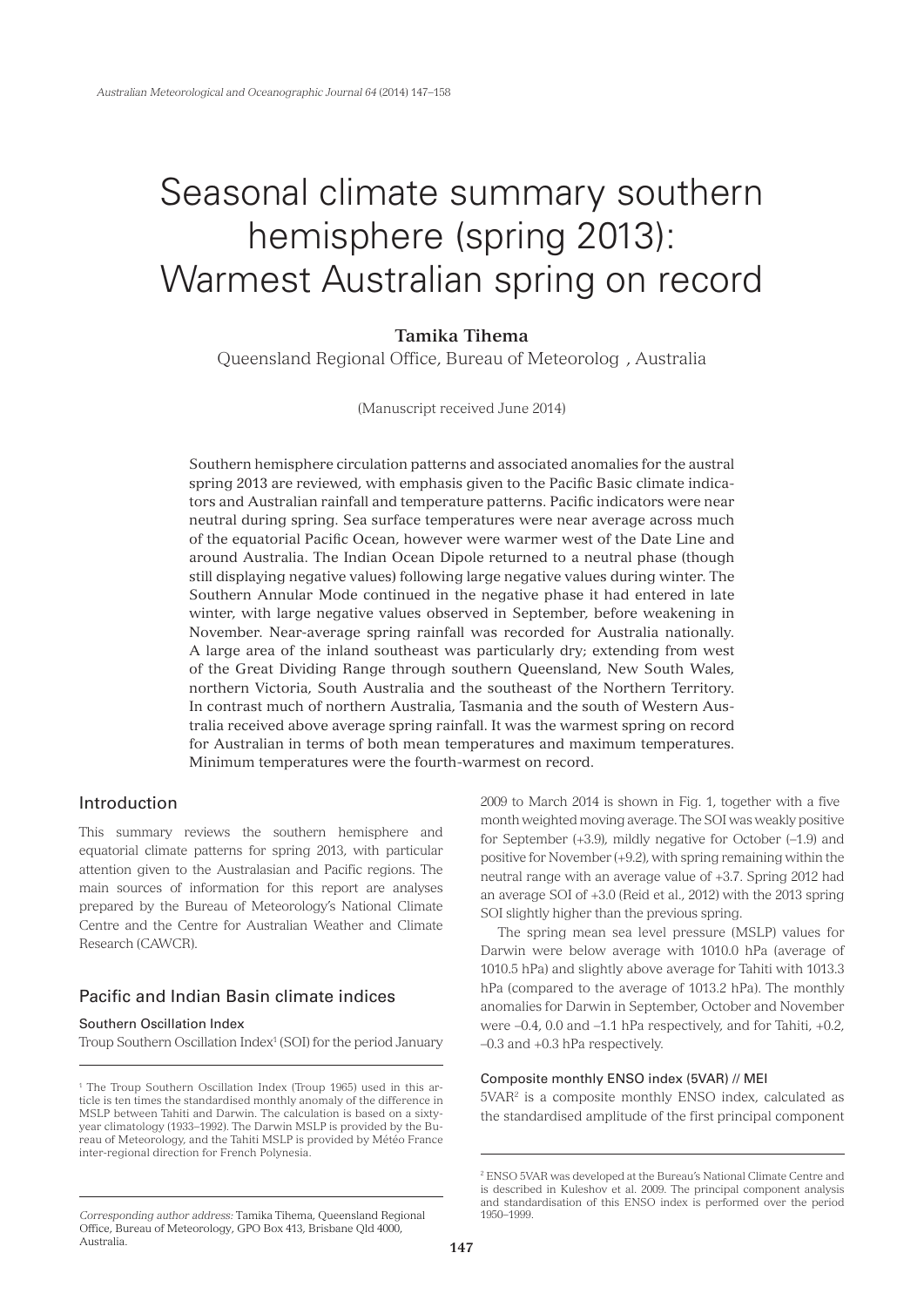Fig. 1. Southern Oscillation Index, from January 2009 to March 2014, together with a five-month binomially weighted moving average. Means and standard deviations used in the computation of the SOI are based on the period 1933–1992.



Fig. 2. 5VAR composite standardised monthly ENSO index from January 2007 to December 2013 together with a weighted three-month moving average. See text for details.



of monthly Darwin and Tahiti MSLP3 and monthly NINO3, NINO3.4 and NINO4 sea-surface temperatures<sup>4</sup> (SSTs).

Monthly 5VAR values for the period January 2008 to December 2013, with a weighted three-month moving average, are shown in Fig. 2. For spring 2013, the 5VAR index was near neutral, with an average value of +0.02, and the values for September, October and November were  $+0.04$ ,  $+0.08$  and  $-0.05$  respectively.

An increase in the 5VAR values indicates warming in the equatorial Pacific Ocean, while a decrease indicates cooling. Negative values in autumn and winter of 2013 were associated with a cooling of the equatorial Pacific since the latter part of 2012. The near-neutral values in spring 2013 indicate a return to neutral ocean temperatures.

The Multivariate ENSO Index<sup>5</sup> (MEI), produced by the US Climate Diagnostics Center, is derived from a number

Fig. 3(a). OLR anomalies for spring 2013 (W m−2). Base period is 1979–2000. The mapped region extends from 40°S to 40°N and from 70°E to 180°E.



Fig. 3(b).OLR anomalies for spring 2013 (W m−2). Base period 1979–2000. The mapped region extends over the southern hemisphere.



of atmospheric and oceanic parameters calculated as a two-month mean. As with 5VAR, significant negative anomalies in the MEI are usually associated with La Niña and, conversely, significant positive anomalies indicate El Niño. Monthly MEI values for spring 2013 were –0.19 (August–September), +0.094 (September–October) and –0.093 (October–November) with an average spring value of –0.063, representing neutral ENSO conditions.

#### Outgoing long-wave radiation

Outgoing long-wave radiation (OLR) in the equatorial Pacific is a good indicator of changes in tropical convection patterns, with a general reduction in OLR (convection is enhanced) along the equator during an El Niño event, particularly near and east of the Date Line, whilst OLR is often increased (convection is supressed) along the equator during a La Niña, particularly near and west of the Date Line. Fig. 3(a) illustrates enhanced convection (negative OLR anomalies)

<sup>3</sup> MSLP data obtained from www.bom.gov.au/climate/current/soihtm1. shtml. As previously mentioned, the Tahiti MSLP data are provided by Météo France inter-regional direction for French Polynesia.

<sup>4</sup> SST indices obtained from ftp://ftp.cpc.ncep.noaa.gov/wd52dg/data/indices/sstoi.indices.

<sup>5</sup> Multivariate ENSO Index obtained from www.esrl.noaa.gov/psd/people/klaus.wolter/MEI/table.html. The MEI is a standardised anomaly index described in Wolter and Timlin 1993, and 1998.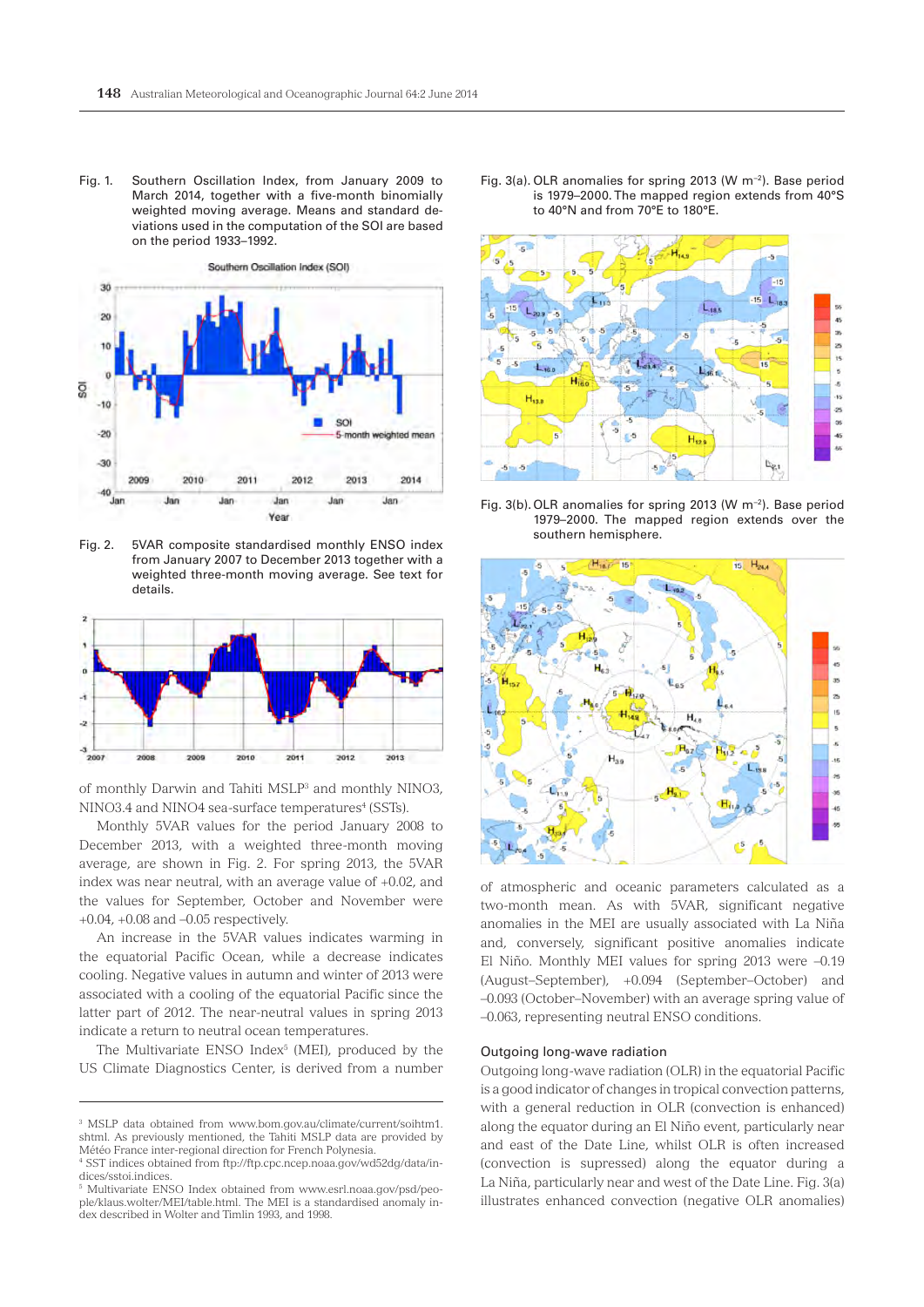Fig. 4. Time-longitude section of daily-averaged OLR anomalies, averaged for 15ºS to 15ºN, for the period July 2013 to December 2013. Anomalies are with respect to a base period of 1979–2010.



during spring 2013 over northern Australia along with areas in southern Australia. Supressed convection (positive OLR anomalies) was observed over central and east-central Australia, across the Indian Ocean and the equatorial Pacific Ocean. Anomalous positive values of the OLR were observed over the Antarctic region (Fig. 3(b)) for spring as well.

Standardised monthly anomalies<sup>6</sup> of OLR computed by the Climate Prediction Center, Washington, for an equatorial region ranging from 5°S to 5°N are calculated for September (+0.4), October (+0.2) and December (+0.8), with a spring average of +0.5.

The evolution of tropical convection anomalies along the equator with time is illustrated by the time-longitude section of daily-averaged OLR anomalies in Fig. 4.

# Madden-Julian Oscillation

The Madden-Julian Oscillation (MJO) is a tropical atmospheric anomaly which develops in the Indian Ocean and propagates eastwards into the Pacific Ocean (Donald et al. 2004). It takes approximately 30 to 60 days to reach the western Pacific, with a frequency of six to 12 events per year (Donald et al 2004). Tropical convective rainfall is associated with an active phase of the MJO. A description of the MJO index and the associated phases can be found in Wheeler and Hendon (2004).

The time-longitude section of daily-averaged OLR

#### Fig. 5. Phase-space representation of the MJO index for spring 2013. Daily values are shown with September in red, October in green and November in blue.



anomalies is shown in Fig. 4. The MJO was relatively inactive for around 40 days from July to mid-August. The MJO was active in phase one during late August before losing strength as it moved into phase two in early September. The MJO strengthened again from mid-September as it moved from the Maritime Continent into the Western Pacific (phases five and six). Activity from early October until the end of November generally fell within the circle defined as weak MJO activity, except for a short period of stronger activity in phases eight and one during the last days of October and first days of November. The phase-space representation of the MJO index for spring 2013 is shown in Fig. 5.

#### Indian Ocean Dipole

The Indian Ocean Dipole (IOD) is the difference between the SSTs in the western (50°E to 70°W and 10°S to 10°N) and eastern (10°S to 0°N) equatorial Indian Ocean. The index is called the Dipole Mode Index (DMI), first described by Saji et al. (1999). A positive IOD is characterised by coolerthan-normal water in the tropical eastern Indian Ocean and warmer-than-normal water in the tropical western Indian Ocean. While a negative IOD is characterised by warmerthan-normal water in the tropical eastern Indian Ocean and warmer-than-normal water in the tropical western Indian Ocean. A positive IOD SST pattern has been shown to be associated with a decrease in rainfall over parts of central and southern Australia in austral winter and spring, whereas a negative IOD SST pattern is associated with higher rainfall.

Following a negative IOD event over the preceding winter, neutral values of the IOD prevailed during spring 2013. This followed the typical pattern in which an IOD event usually starts around May or June and peaks between

<sup>6</sup> Obtained from www.cpc.ncep.noaa.gov/data/indices/olr.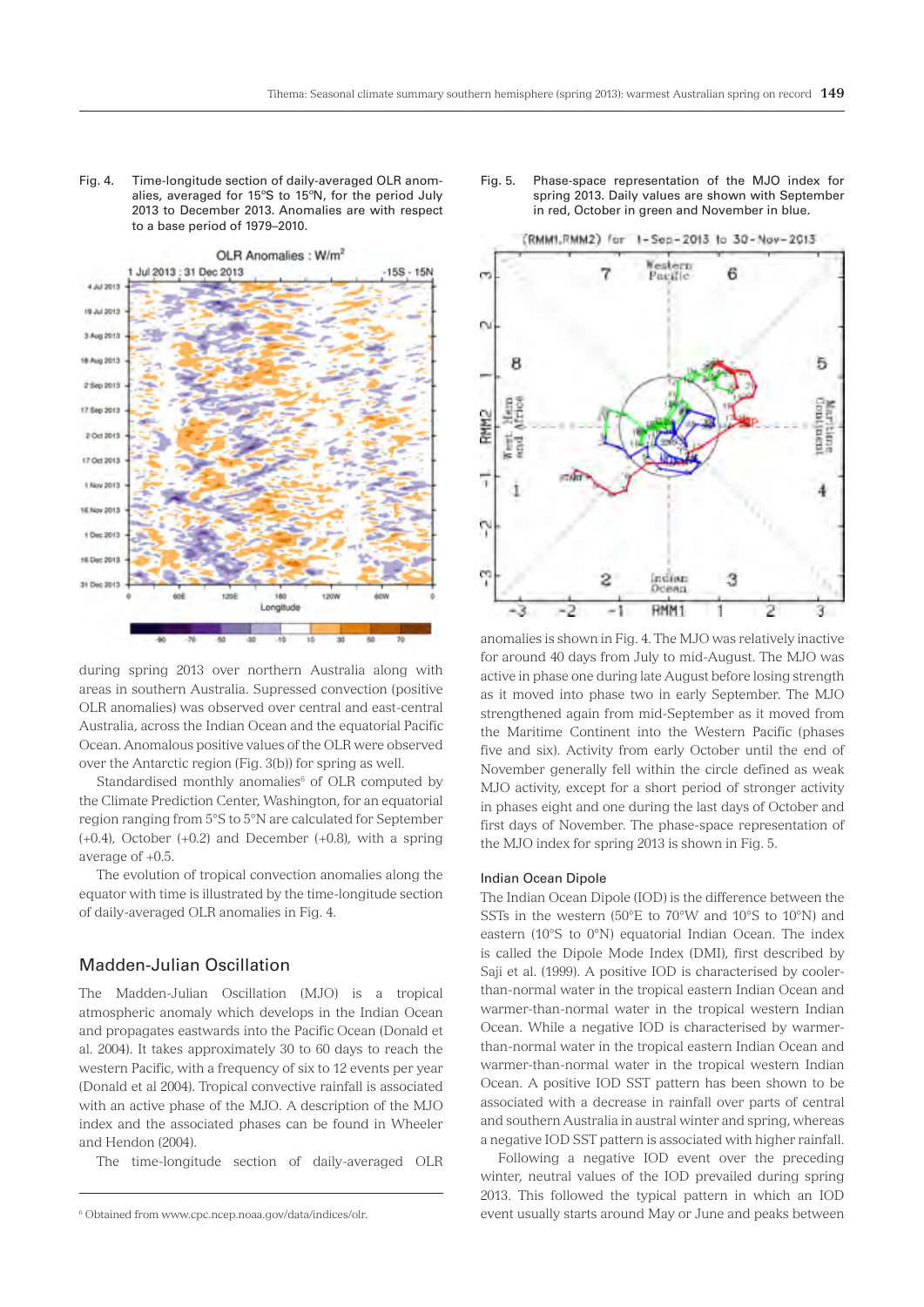

Fig. 6. Time series of the IOD for the period January 2010 to December 2013

Fig. 7(a). Anomalies of global SST for spring 2013 (°C).



August and October, before rapidly decaying. The DMI values were mildly negative in September, near-neutral in October and mildly positive in November. Overall, spring had neutral values. The time series of the IOD for the period January 2010 to December 2013 is shown in Fig. 6.

## Oceanic patterns

#### Sea surface temperatures

SST anomalies were obtained from the US National Oceanic and Atmospheric Administration (NOAA) Optimum Interpolation analyses (Reynolds et al. 2002). The base period is 1981–2010. Global SST anomalies for spring 2013 are shown in Fig. 7(a). Warm anomalies were present across the central southern Indian Ocean and along the equatorial region of the Indian Ocean. During spring, below-average SSTs were observed over the eastern half of the Pacific, although near-average SSTs were observed across most of the tropical Pacific during the middle of Octobe .

Spring SST deciles for the Australian region are shown in Fig. 7(b). Spring sea surface temperatures were above average around Australia, with those observed along the coast of the southern mainland the highest on record for spring. Large positive anomalies were also present on the east coast of Australia, and to a lesser extent along most of northern Australia.

Fig. 7(b).Deciles of SST for spring 2013 in the Australian region (°C).

Figure 7b: Deciles of SST for spring 2013 in the Australian region (°C).



Fig. 8. Time-longitude section of the monthly anomalous depth of the 20 °C isotherm at the equator (2ºS to 2ºN) for January 2011 to December 2013. (Plot obtained from the TAO Project Office).

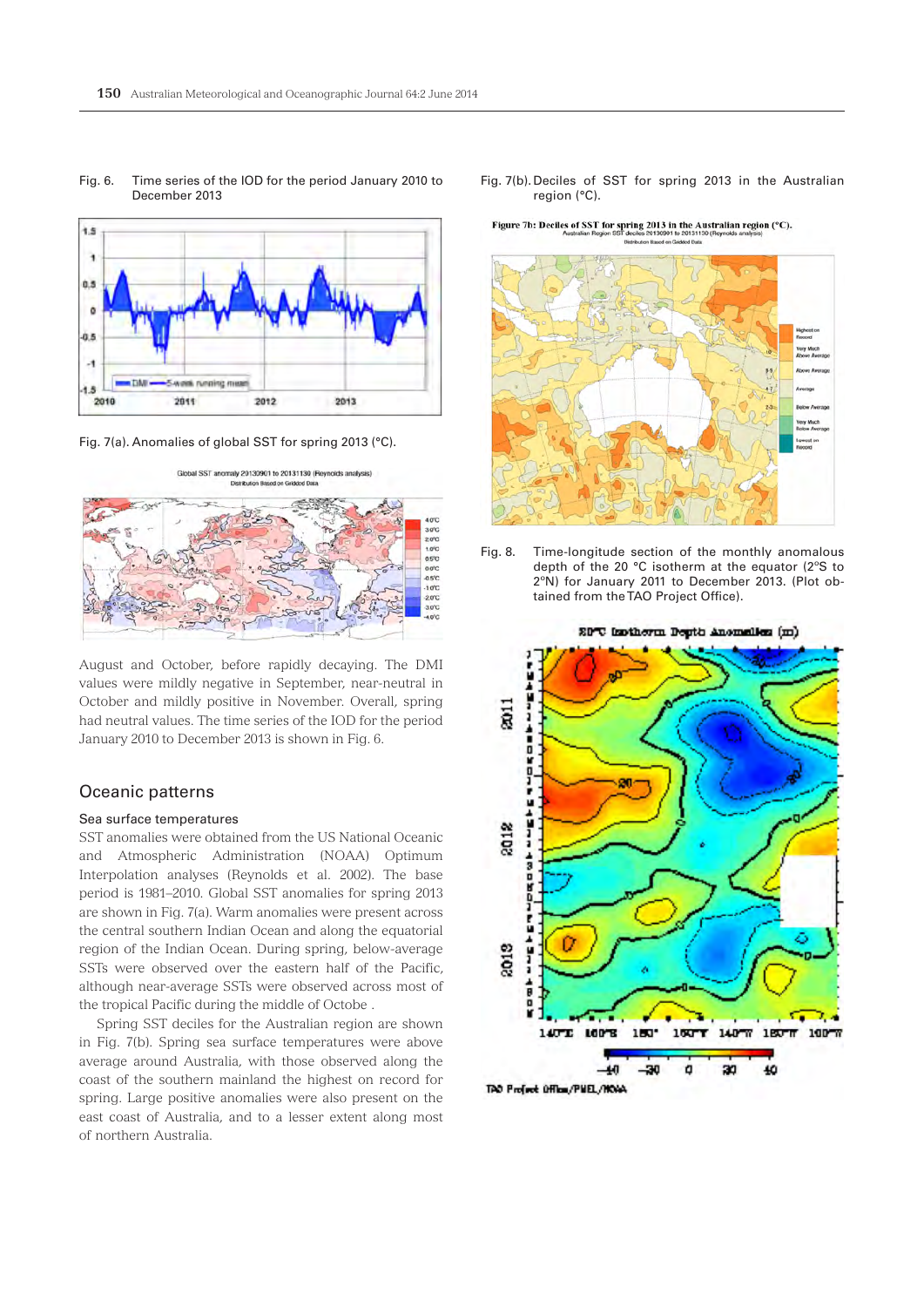Fig. 9. Four-month August 2013 to November 2013 sequence of vertical sea subsurface temperature anomalies at the equator for the Pacific Ocean. The contour interval is 0.5 °C. (Plot obtained from CAWCR<sup>8</sup>).



#### Sub-surface patterns

The Hovmöller diagram for the 20 °C isotherm depth anomaly along the equator for January 2011 to November 2013 was obtained from the TAO Project Offic<sup> $7$ </sup>, and is shown in Fig. 8. The 20 ºC isotherm depth is generally located close to the equatorial thermocline, which is the region of greatest temperature gradient with depth, and is the boundary between the warm near-surface and cold deep-ocean waters. The measurements of the 20 ºC isotherm make a good proxy for the thermocline depth, with positive (negative) anomalies correspond to the 20 ºC isotherm being deeper (shallower) than average. A shallow thermocline depth results in more cold water available for upwelling, and therefore a potential cooling of surface temperatures.

Figure 8 shows positive anomalies emerged east of the Date Line in mid-September, and continued to gradually warm into November. However, temperatures in subsurface of the eastern Pacific remained close to neutral until warming somewhat in late spring.

Sub-surface temperature anomalies along the equator (in the area 2ºS to 2ºN) for January 2011 to November 2013 are shown in Fig. 9. Sub-surface temperatures in the western Pacific were generally warmer than average for the first two months of spring, and slightly warmer than those observed in the same area for spring 2012. Some eastward progression of warm sub-surface temperature anomalies can be seen across the three spring months, with temperatures near the Date Line warming slightly in October and further into the central Pacific in November. Anomalies in most of the





central and eastern Pacific were negative in September, and sub-surface temperatures remained cooler than average in the far eastern equatorial Pacific sub-surface into November.

# Atmospheric patterns8

#### Surface analyses

The MSLP pattern for spring 2013 is shown in Fig. 10, computed using data from the 0000 UTC daily analyses of the Bureau of Meteorology's Australian Community Climate and Earth System Simulator (ACCESS) model<sup>9</sup>. The MSLP anomalies are shown in Fig. 11, relative to the 1979–2000 climatology obtained from the National Centers for Environmental Prediction (NCEP) II Reanalysis data (Kanamitsu et al. 2002). The MSLP anomaly field is not shown over areas of elevated topography (grey shading).

The spring 2013 pattern of MSLP was zonal at mid-to high-latitudes, with the strongest high pressure systems forming around 30°S. The strongest centres were located at 80°E over the central Indian Ocean with 1021.2 hPa and at 90°W with 1024 hPa. The lowest pressure measured 977.9 hPa over Antarctica between 150°W and 90°W.

Anomalously high pressure at mid-latitudes was evident between 130°W and 90°W. The highest anomaly in the southern hemisphere during spring 2013 fell within this band with 7.05 hPa above the long term average around 120°W and a broader region of anomalous high pressure 5.00 hPa above average stretching around West Antarctica. Most of Australia was under weak anomalously high pressure, with the highest anomaly of 2.36 hPa occurring over the Northern Territory, while much of the southern Indian Ocean between 110°E and 30°E and 30°S to 60°S recorded negative pressure anomalies, with the lowest 4.62 hPa below average.

<sup>8</sup> This and other analyses available from www.bom.gov.au/oceanography/ oceantemp/pastanal.shtml

<sup>9</sup> For more information on the Bureau of Meteorology's ACCESS model, see www.bom.gov.au/nwp/doc/access/NWPData.shtml

<sup>7</sup> Hovmöller plot obtained from www.pmel.noaa.gov/tao/jsdisplay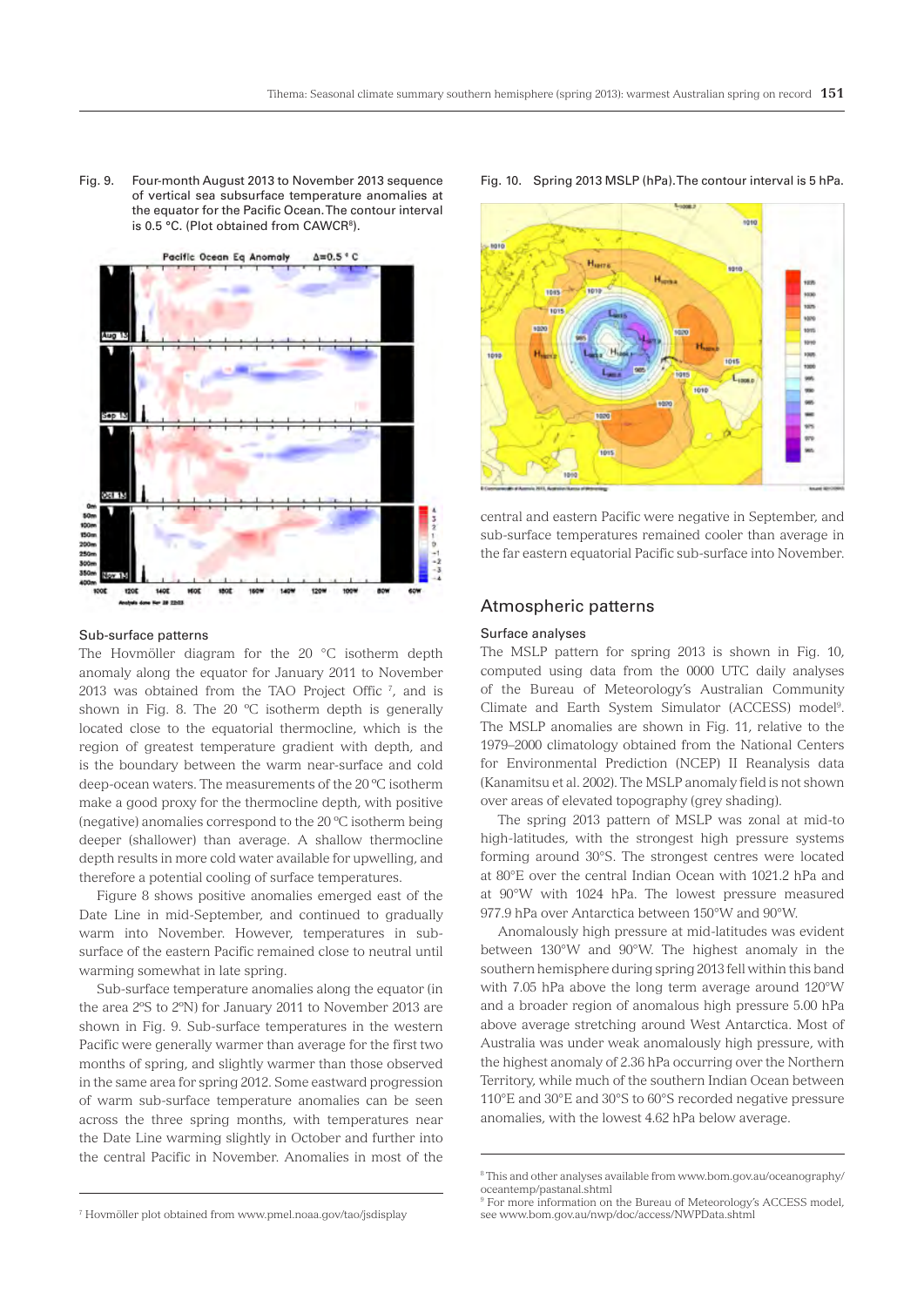#### Fig. 11. Spring 2013 MSLP anomalies (hPa), from a 1979–2000 climatology.

2.5X2.5 ACCESS OF: ANAL-NCEP2 (Mhs) 201309010000 20131130 0000



Fig. 12. Spring 2013 500 hPa mean geopotential height (gpm).



20500 2.5X2.5 ACCESS OF ANAL (M) 201309010000 20131130 0000

## Mid-tropospheric analyses

The 500 hPa geopotential height, which is a good indicator of the steering of surface synoptic systems across the southern hemisphere (measured in gpm), for spring 2013 is shown in Fig. 12. Figure 13 illustrates the associated anomalies. The spring 500 hPa geopotential height field in the southern hemisphere high-latitudes were characterised by zonal flo . The pattern of geopotential height anomalies are similar to the MSLP observations, however much larger positive anomalies were present at latitudes greater than 60°S at 500 hPa than at mean sea level, with a large positive anomaly of 154 gpm centred over Antarctica. Much of Australia (except Tasmania) was in an area of mildly positive high pressure, though mid-latitudes featured a large negative anomaly centred between 60°W and 30°W reaching more than +60 gpm.

Fig. 13. Spring 2013 500 hPa mean geopotential height anomalies (gpm), from a 1979–2000 climatology.



2.5K2.5 ACCESS OP: ANAL-NCEP2 (M) 20130901 0000 20131130 0000

#### Southern Annular Mode

The Southern Annular Mode (SAM), refers to the shift in the location of the belt of strong westerly winds in the midto-high latitudes of the southern hemisphere, with positive (negative) phases of SAM typically associated with negative (positive) anomalies in mid-latitudes. A poleward contraction (equatorward expansion) of the belt of westerly winds is a result of positive (negative) phases of SAM.

A strongly negative phase of SAM in late winter and spring (including the lowest August–October value of the SAM index since 1988), saw a shift in weather patterns as the subtropical ridge shifted further northwards, generating a westerly flow over southern Australia and enhancing rainfall in coastal areas exposed to the westerly winds. The negative phase of SAM continued to October, and returned to weak negative values by the end of spring. Further north, these westerlies produced hot and very dry conditions in New South Wales and Queensland.

The Climate Prediction Center produces a standardised monthly SAM index (Climate Prediction Center 2010)<sup>10</sup>; the September value was –1.66, October –0.46 and November +0.189. The September value was the lowest for any month during 2013.

#### **Winds**

Low-level (850 hPa) wind anomalies are shown in Fig. 14 and upper-level (200 hPa) wind anomalies in Fig. 15 (derived from the 22-year NCEP II climatology). The lower-level wind anomalies indicate a mild westerly burst over the central Pacific in the mid-latitudes, while weak easterly wind bursts occurred over the central Indian Ocean. Upper-level northeasterly wind bursts were observed off the northeast

<sup>10</sup> For more information on the SAM index from the Climate Prediction Center (NOAA), see www.cpc.ncep.noaa.gov/products/precip/CWlink/ daily\_ao\_index/aao/aao.shtml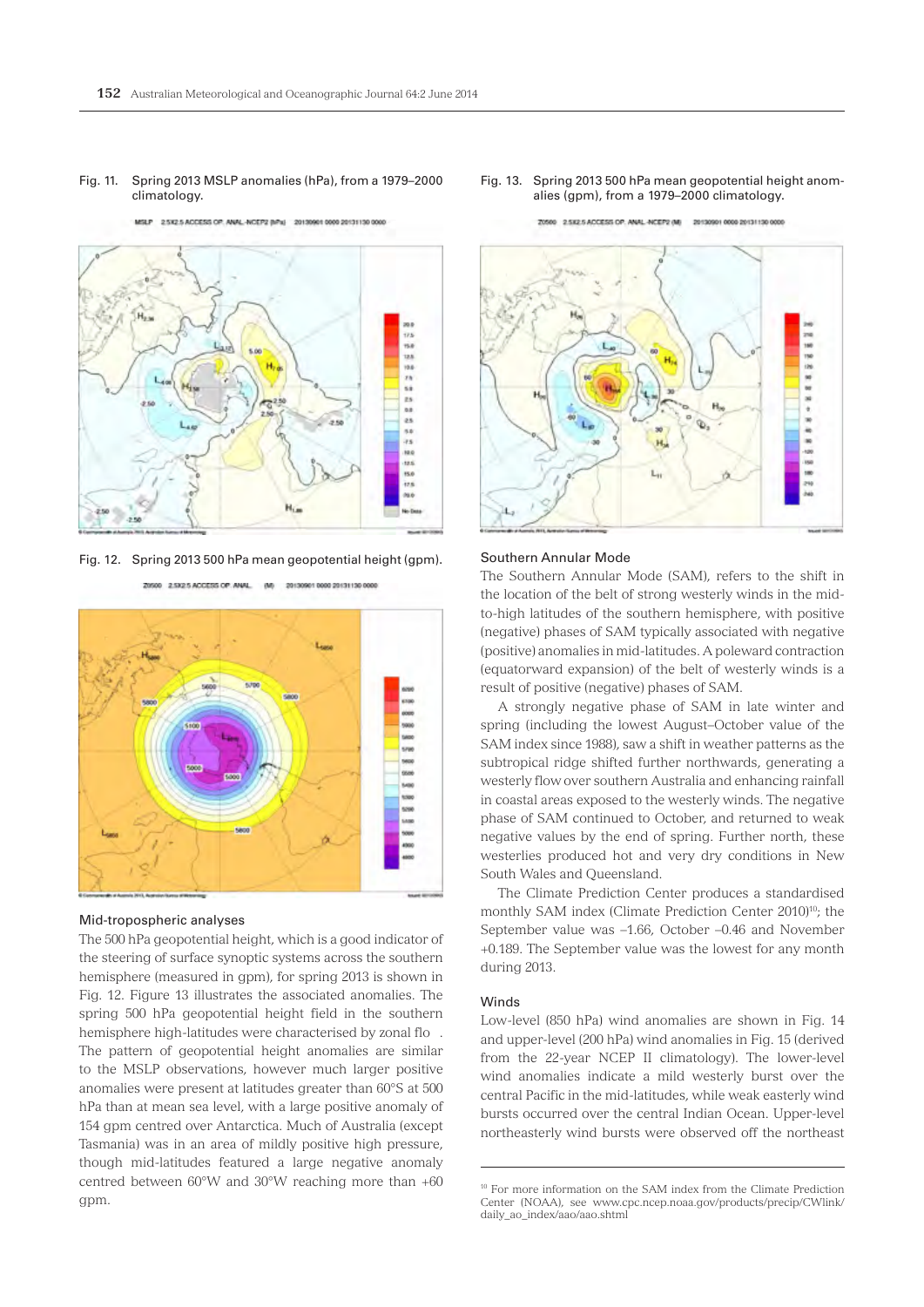#### Fig. 14. Spring 2013 850 hPa vector wind anomalies (m s−1). The anomaly field is not shown over areas of elevated topography.

[V]0850 2.5X2.5 ACCESS OP. ANAL.-NCEP2 (M/S) 20130901 0000 20131130 0000



coast of Australia and stronger westerlies across most of the Southern Ocean, particularly near the Australian coast. Anti-cyclonic wind bursts were observed over mainland Australia and strong westerlies in the mid-latitude eastern Pacific reaching northern Chile

# Australian region

## Rainfall

Australian spring rainfall totals for 2013 are shown in Fig. 16 and spring 2013 deciles are shown in Fig. 17. The deciles are calculated with respect to gridded rainfall data for all spring periods between 1900 and 2013.

Averaged across Australia, spring rainfall was five per cent below the 1961–1990 average of 72 mm (see Table 1). Spring was particularly dry across the interior and inland of the eastern States, including New South Wales west of the Great Dividing Range, western and southern Queensland, and the southern half of the Northern Territory and most of South Australia, with these areas recording belowaverage rainfall. State-wide, rainfall for South Australia was 13 mm (55 per cent) below average and 31 mm (31 per cent) below average in New South Wales. More than half of South Australia recorded rainfall in the lowest ten per cent of records and for the State as a whole, spring rainfall was the thirteenth-lowest on record. Just under one per cent (0.78 per cent) of Australia recorded its lowest rainfall on record, 6.8 per cent was in severe deficiency (lowest five per cent of spring records) and 19.3 per cent of the country was in the lowest decile (driest ten per cent of spring records).

In contrast, Tasmania and the tropical north, southwest Western Australia along with eastern Western Australia, the southeast mainland received above-average rainfall in spring. The area-averaged totals for Tasmania, Western Australia and the Northern Territory were 33 per cent, 27 per cent and nine per cent above the 1961–1990 mean respectively. An area totalling 0.15 per cent of Australia had its highest spring rainfall on record. Regionally, 0.23 per cent of the Northern Territory, 0.43 per cent of Queensland and 1.81 per cent of Tasmania received record-high spring rainfall.

Negative SAM values in September and October saw

#### Fig. 15. Spring 2013 200 hPa vector wind anomalies (m s−1).

IV10200 2.5X2.5 ACCESS OP. ANAL.-NCEP2 (M/S) 20130901 0000 20131130 0000



Fig. 16. Spring 2013 rainfall totals (mm) for Australia.



Fig. 17. Spring 2013 rainfall deciles for Australia: decile ranges based on grid-point values over the spring 1900–2013.



a northward shift in the sub-tropical ridge, resulting in enhanced rainfall in the southern part of Western Australia, the exposed coastal strip along the coast of Victoria and parts of Tasmania. Southern Western Australia recorded above-average rainfall with the majority of the region's rain falling in September, while numerous thunderstorms throughout October brought above-average rainfall across the northwest.

Tropical cyclone *Alessia* was the first cyclone of the Australian region for the 2013–14 tropical cyclone season. The system tracked just north of the Kimberley coast and made landfall near Daly River Mouth in the Northern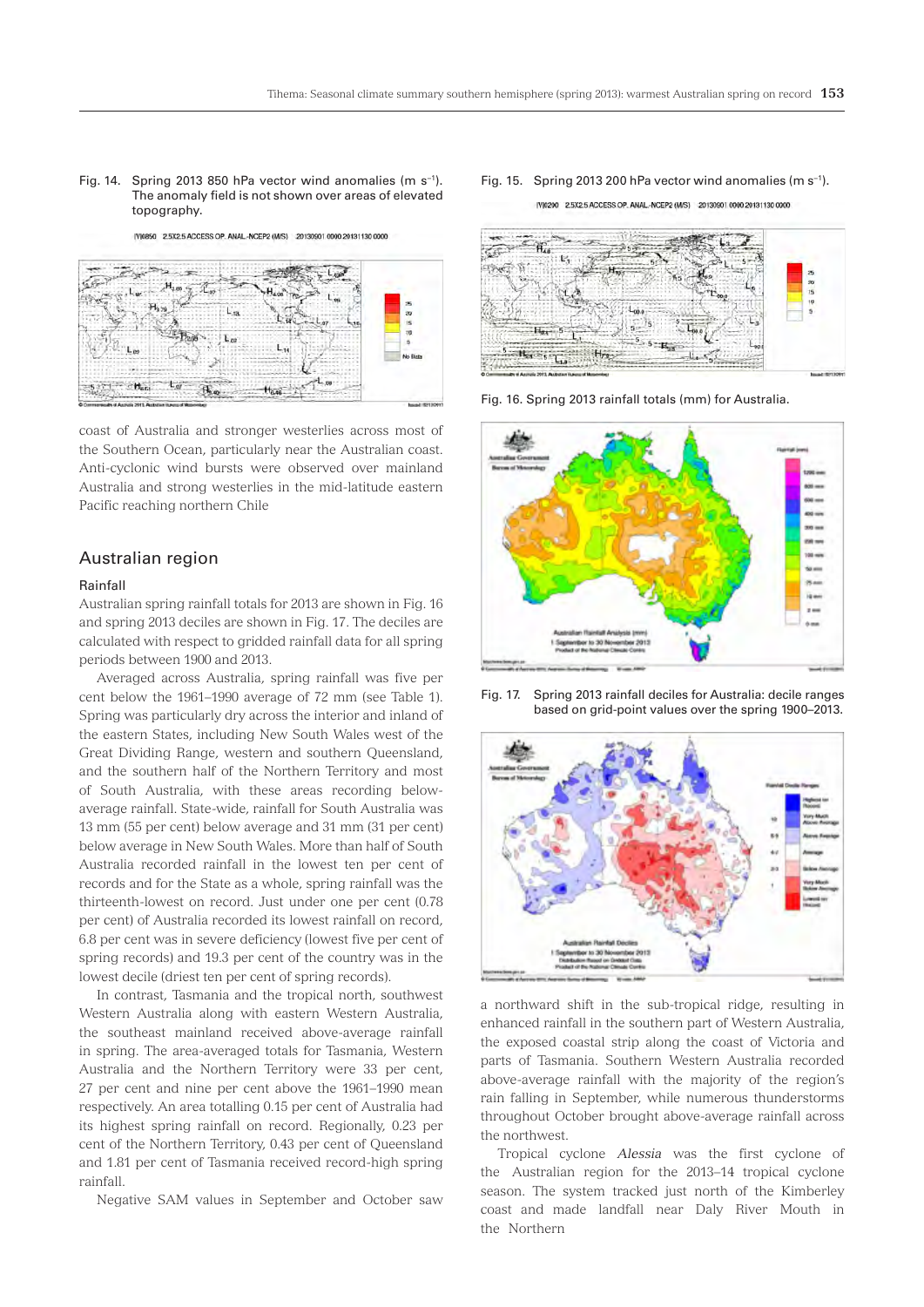| Region             | Highest seasonal total<br>(mm)               | Lowest seasonal<br>total (mm)                       | Highest daily total (mm)                           | Area-<br>averaged<br>rainfall<br>(mm) | Rank of<br>area-<br>averaged<br>rainfall | $\%$<br>difference<br>from mean |
|--------------------|----------------------------------------------|-----------------------------------------------------|----------------------------------------------------|---------------------------------------|------------------------------------------|---------------------------------|
| Australia          | 963.7 mm at<br>Strathgordon Village<br>(Tas) | 0.0 mm at several<br>locations                      | 267.4 mm at Bowen Airport,<br>$23$ Nov (Old)       | 69                                    | 62                                       | $-5$                            |
| Oueensland         | 630.2 mm at Whyanbeel<br>Valley              | 0.0 mm at several<br>locations                      | 267.4 mm at Bowen Airport,<br>23 Nov               | 81                                    | 61                                       | $-5$                            |
| New South Wales    | 625.8 mm at Perisher<br>Valley               |                                                     | 220.4 mm at Robertson<br>(The Pie Shop), 17 Sep    | 86                                    | 31                                       | $-31$                           |
| Victoria           | 684.4 mm at Wyelangta                        | 34.2 mm at Mildura<br>Airport                       | 76.2 mm at Reeves Knob.<br>$12$ Nov                | 156                                   | 40                                       | $-14$                           |
| Tasmania           | 963.7 mm at Strathgor-<br>don Village        | 178.4 mm at Mount<br>Morriston<br>(Macquarie River) | 258.0 mm at Gray (Haven of<br>Hope), 13 Nov        | 485                                   | 105                                      | $+33$                           |
| South Australia    | 238.4 mm at Mount<br>Schank (Jethia)         | 0.0 mm at Moomba<br>Airport                         | 51.2 mm at Penola Post Of-<br>fice, 17 Se          | 23                                    | 13                                       | $-55$                           |
| Western Australia  | 438.7 mm at Northcliffe                      | 0.0 at Wallanreenya                                 | 120.0 mm at Emma Gorge,<br>$22$ Nov                | 52                                    | 89                                       | $+27$                           |
| Northern Territory | 715.2 mm at Stokes Hill                      | $0.0$ at several<br>locations                       | 200.4 mm at McArthur River<br>Mine Airport, 28 Nov | 73                                    | 78                                       | $+9$                            |

| Table 1. Summary of the seasonal rainfall ranks and extremes on a national and State basis for spring 2013. The ranking in the last |
|-------------------------------------------------------------------------------------------------------------------------------------|
| column goes from 1 (lowest) to 114 (highest) and is calculated over the years 1900–2013.                                            |

Table 2. Percentage areas in different categories for spring 2013 rainfall. 'Severe deficiency' denotes rainfall at or below the 5th percentile. Areas in 'decile 1' include those in 'severe deficiency', which in turn include those which are 'lowest on record'. Areas in 'decile 10' include those which are 'highest on record'. Percentage areas of highest and lowest on record are given to two decimal places because of the small quantities involved; other percentage areas to one decimal place.

| Region             | Lowest on<br>record | Severe<br>deficiency | Decile 1 | Decile 10 | Highest on<br>record |
|--------------------|---------------------|----------------------|----------|-----------|----------------------|
| Australia          | 0.78                | 6.8                  | 13.4     | 7.0       | 0.15                 |
| Queensland         | 0.16                | 1.7                  | 9.0      | 9.5       | 0.43                 |
| New South Wales    | 0.79                | 7.1                  | 17.5     | 0.7       | 0.00                 |
| Victoria           | 0.00                | 0.0                  | 2.2      | 1.6       | 0.00                 |
| Tasmania           | 0.00                | 0.0                  | 0.0      | 41.4      | 1.81                 |
| South Australia    | 2.63                | 34.3                 | 53.0     | 0.0       | 0.00                 |
| Western Australia  | 0.00                | 0.1                  | 0.5      | 7.4       | 0.00                 |
| Northern Territory | 1.87                | 6.9                  | 13.9     | 11.3      | 0.23                 |

Territory. This saw an early start to the northern wet season at the end of November, and contributed to the aboveaverage spring rainfall across the Kimberley region, through the Top End and Cape York Peninsula.

### Drought

The rainfall deficiencies for the 14-month and 20-month period ending in November 2013 are shown in Fig. 18 and 19 respectively.

Rainfall deficits for the 14-month (October 2012 to November 2013 showed serious to severe deficiencies (lowest ten per cent and five per cent of records) were in place for much of central and western Queensland and the adjacent New South Wales border region.

The longer-term deficiencies for the 20-month (April 2012 to November 2013) period showed serious to severe deficiencies between Geraldton and Shark Bay on the west coast of Western Australia, across parts of the Nullabor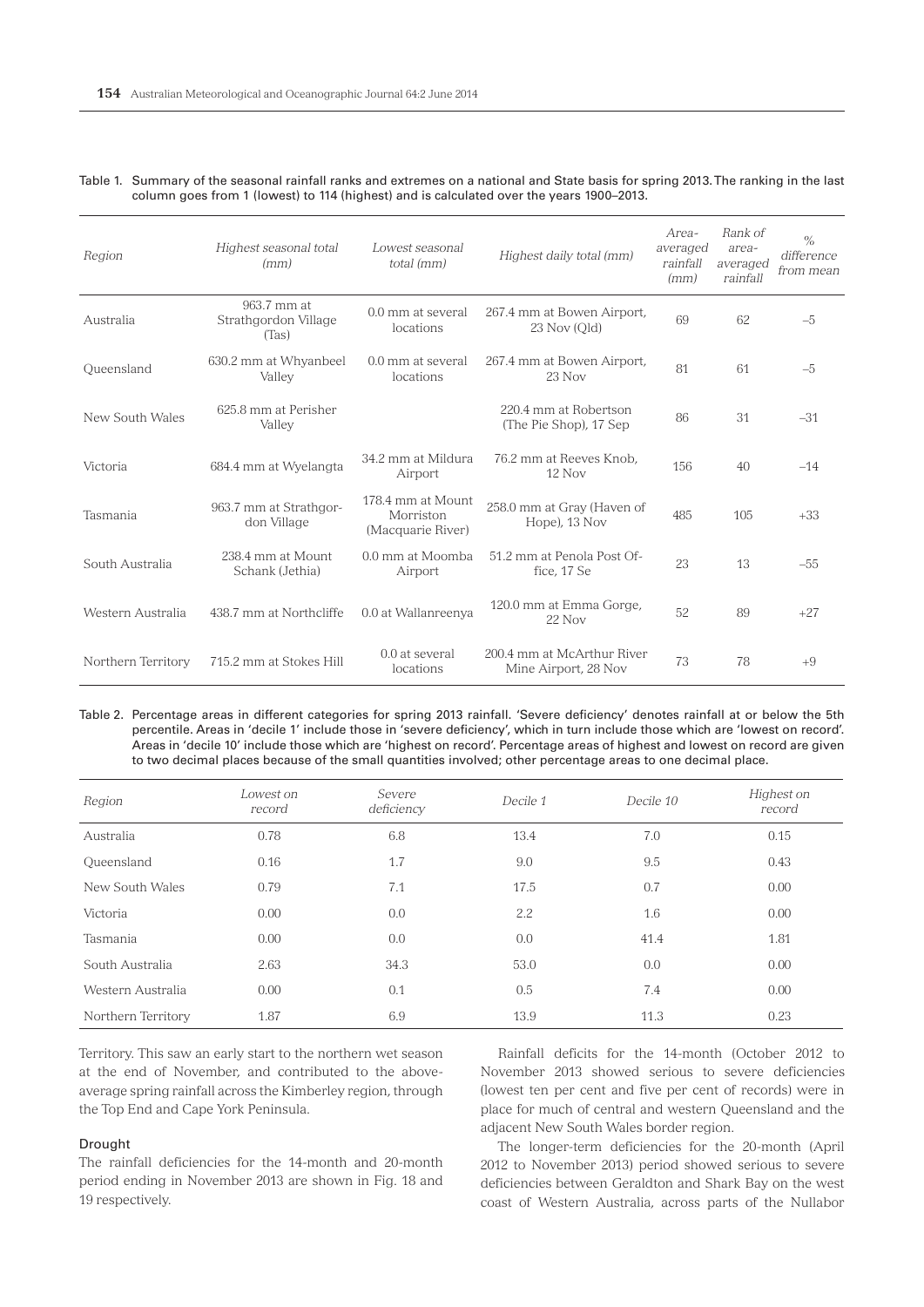

Fig. 18. Rainfall Deficiencies for the 14-month period

(1 Oct 2012 to 30 November 2013).

Fig. 20. Spring 2013 maximum temperature anomalies (°C).



Fig. 22. Spring 2013 minimum temperature anomalies (°C).



Fig. 19. Rainfall Deficiencies for the 20-month period (1 Apr 2012 to 30 November 2013).



Fig. 21. Spring 2013 maximum temperature deciles: decile ranges based on grid-point values over the springs 1911–2013.



Fig. 23. Spring 2013 minimum temperature deciles: decile ranges based on grid-point values over the springs 1911–2013.

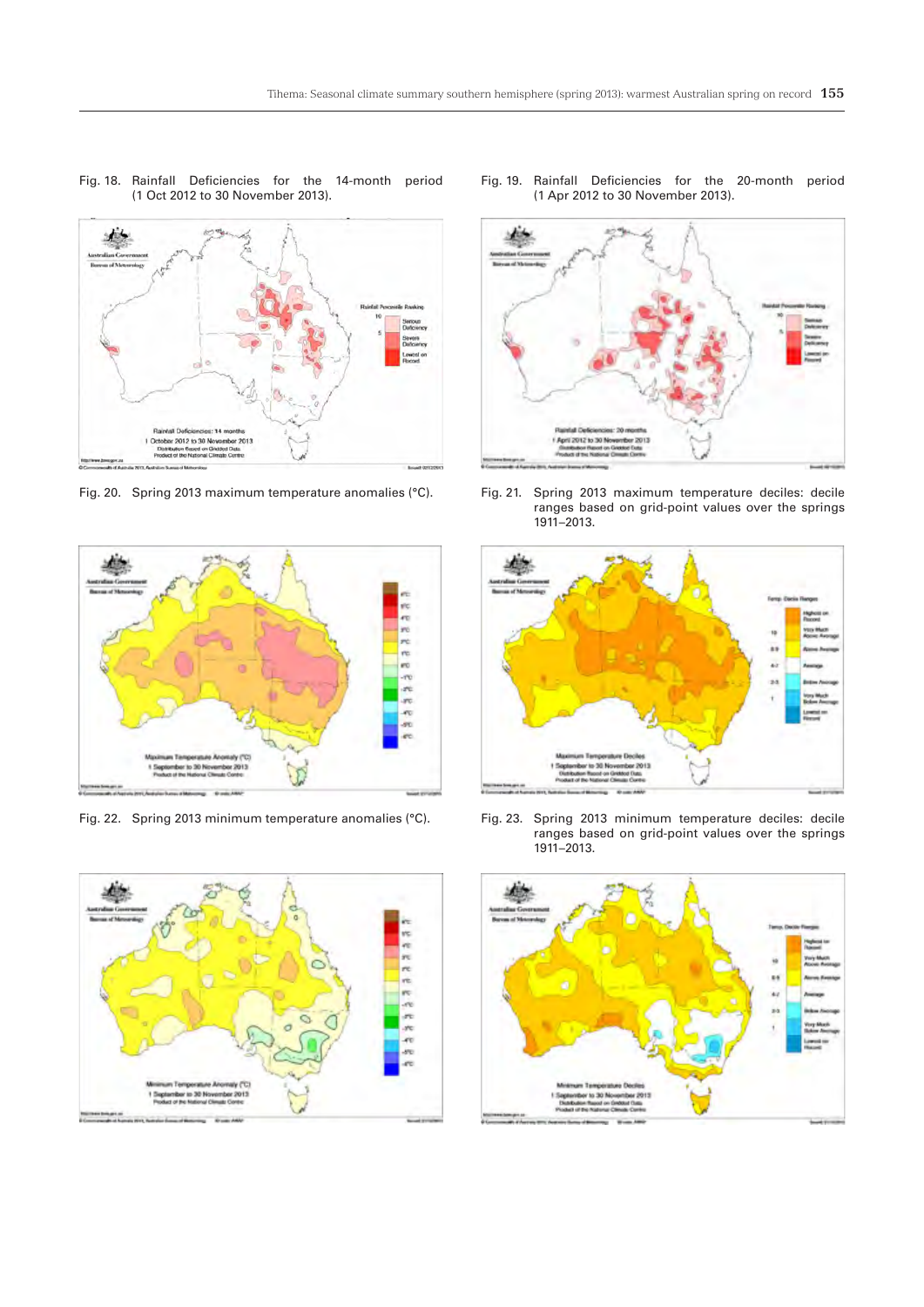Table 3. Percentage areas in different categories for spring 2013. Areas in 'decile 1' include those which are 'lowest on record'. Areas in 'decile 10' include those which are 'highest on record'. Percentage areas of highest and lowest on record are given to two decimal places because of the small quantities involved; other percentage areas to one decimal place. Grid-point deciles calculated with respect to 1911–2013.

| Region             |                     |          | Maximum temperature | Minimum temperature  |                     |          |           |                      |
|--------------------|---------------------|----------|---------------------|----------------------|---------------------|----------|-----------|----------------------|
| Region             | Lowest on<br>record | Decile 1 | Decile 10           | Highest on<br>record | Lowest on<br>record | Decile 1 | Decile 10 | Highest on<br>record |
| Australia          | 0.00                | 0.0      | 82.3                | 28.46                | 0.00                | 0.3      | 46.0      | 2.51                 |
| Queensland         | 0.00                | 0.0      | 87.5                | 47.02                | 0.00                | 0.0      | 53.8      | 2.06                 |
| New South Wales    | 0.00                | 0.0      | 87.9                | 18.58                | 0.00                | 3.1      | 0.7       | 0.00                 |
| Victoria           | 0.00                | 0.0      | 10.2                | 0.00                 | 0.00                | 0.0      | 29.7      | 0.00                 |
| Tasmania           | 0.00                | 0.0      | 0.0                 | 0.00                 | 0.00                | 0.0      | 75.9      | 0.00                 |
| South Australia    | 0.00                | 0.0      | 95.8                | 24.78                | 0.00                | 0.0      | 32.1      | 6.32                 |
| Western Australia  | 0.00                | 0.0      | 73.2                | 13.56                | 0.00                | 0.0      | 61.8      | 3.74                 |
| Northern Territory | 0.00                | 0.0      | 95.9                | 47.65                | 0.00                | 0.0      | 45.8      | 0.00                 |

Table 4. Summary of the seasonal maximum temperature ranks and extremes on a national and State basis for spring 2013. The ranking in the last column goes from 1 (lowest) to 104 (highest) and is calculated over the years 1950–201311.

| Region                              | Highest seasonal<br>mean maximum<br>$(^{\circ}C)$ | Lowest sea-<br>sonal mean<br>maximum (°C) | Highest daily tempera-<br>ture $(^{\circ}C)$                     | Lowest daily maximum<br>temperature $(^{\circ}C)$ | Area-aver-<br>aged tem-<br>perature<br>anomaly<br>$(^{\circ}C)$ | Rank of<br>area-aver-<br>aged tem-<br>perature<br>anomaly |
|-------------------------------------|---------------------------------------------------|-------------------------------------------|------------------------------------------------------------------|---------------------------------------------------|-----------------------------------------------------------------|-----------------------------------------------------------|
| Australia                           | 40.5 at Fitzroy<br>Crossing (WA)                  | 7.2 at Mount<br>Wellington<br>(Tas)       | 46.4 at Roebourne.<br>5 Nov (WA)                                 | $-3.1$ at Mount<br>Wellington, 11 Sep (Tas)       | 2.06                                                            | 104                                                       |
| Oueensland                          | 38.9 at<br>Century Mine                           | 24.5 at<br>Applethorpe                    | 45.2 at Birdsville,<br>28 Nov                                    | 14.5 at Stanthorpe,<br>16 Sep                     | 2.41                                                            | 104                                                       |
| New South Wales                     | 32.6 at Mungindi 8.2 at Thredbo                   |                                           | 42.5 at Wilcannia,<br>21 Oct                                     | $-1.0$ at Thredbo on<br>11 Sep and 24 Oct         | 2.75                                                            | 102                                                       |
| Victoria                            | 26.2 at Mildura                                   | 7.6 at Mount<br>Hotham                    | 38.0 at Charlton.<br>27 Nov                                      | -1.9 at Mount Baw<br>Baw, 27 Oct                  | 1.09                                                            | 87                                                        |
| Tasmania                            | 18.2 at Friendly<br><b>Beaches</b>                | 7.2 at Mount<br>Wellington                | 30.7 at Friendly Beaches<br>$20$ Oct                             | $-3.1$ at Mount<br>Wellington, 11 Sep             | 0.04                                                            | $= 57.5$                                                  |
| South Australia                     | 33.0 at Oodna-<br>datta                           | 17.1 at Mount<br>Lofty                    | 43.9 at Moomba Airport,<br>28 Nov                                | 9.2 at Mount Lofty,<br>10 Sep                     | 2.56                                                            | 102                                                       |
| Western Australia                   | 40.5 at Fitzroy<br>Crossing                       | 19.3 at Cape<br>Leeuwin                   | 46.4 at Roebourne,<br>5 Nov                                      | 11.2 at Rocky Gully,<br>19 Oct                    | 1.58                                                            | 102                                                       |
| Northern Territory 38.9 at Bradshaw |                                                   | 30.6 at<br>McCluer<br>Island              | 43.3 at Douglas River<br>on 16 Oct, and<br>Rabbit Flat on 10 Oct | 23.3 at Kulgera on<br>14 Oct                      | 2.01                                                            | 104                                                       |

Plain, a large area encompassing most of far northern South Australia, the southeastern Northern Territory and southwestern Queensland, and across eastern Australia west of the Great Dividing Range from northwestern Victoria well into southern Queensland.

#### Temperature

Fig. 20 and 22 show maximum and minimum temperature anomalies for spring 2013. Seasonal anomalies are calculated with respect to the 1961–1990 period, and use all stations for which an elevation is available. Station normals have been estimated using gridded climatologies for those stations with insufficient data within the 1961–1990 period to calculate a station normal directly. Figures 21 and 23 show maximum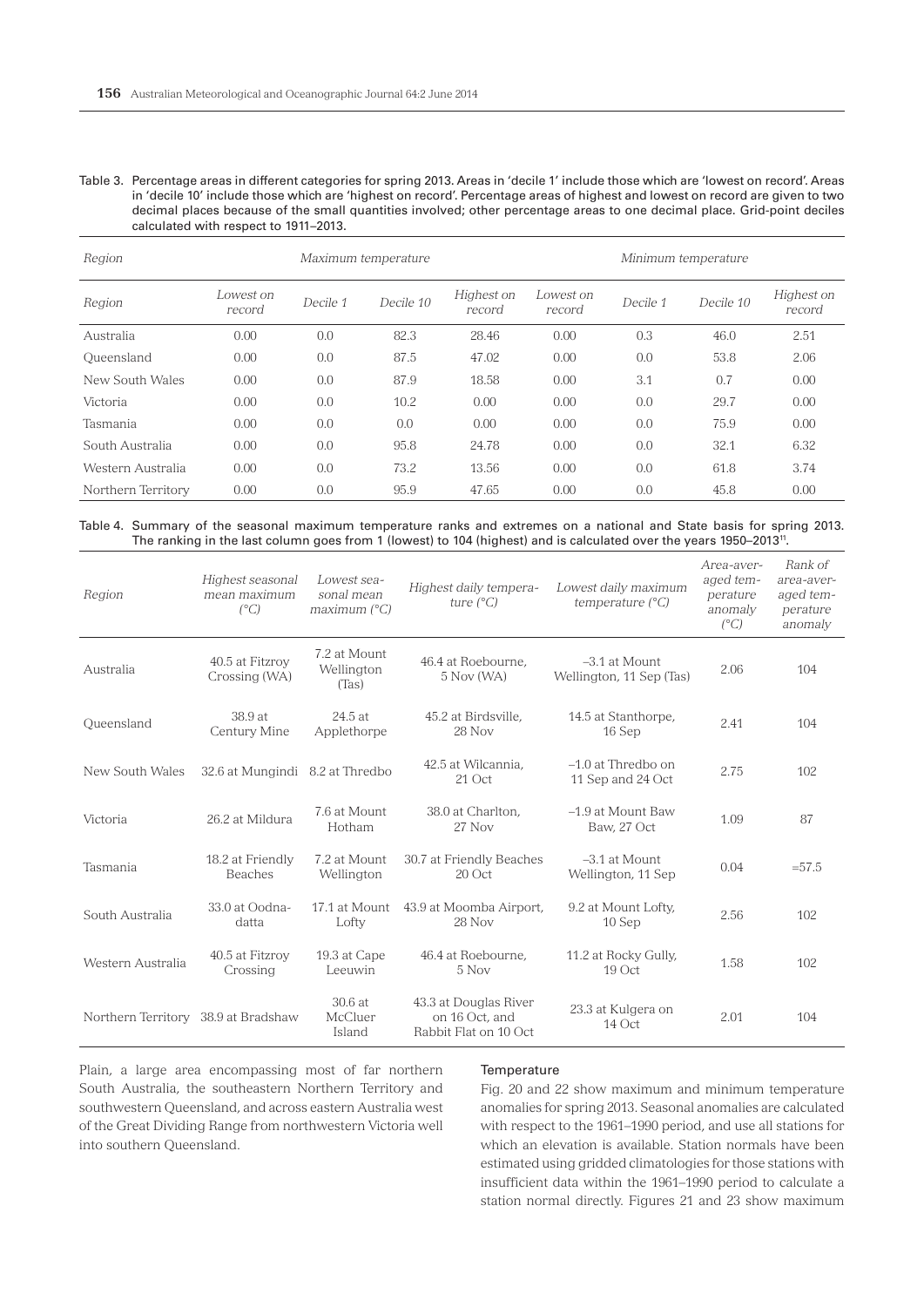|  | Table 4. Summary of the seasonal maximum temperature ranks and extremes on a national and State basis for spring 2013.          |  |  |  |  |  |  |
|--|---------------------------------------------------------------------------------------------------------------------------------|--|--|--|--|--|--|
|  | The ranking in the last column goes from 1 (lowest) to 104 (highest) and is calculated over the years 1950–2013 <sup>11</sup> . |  |  |  |  |  |  |

| Region             | Highest seasonal<br>mean minimum<br>$(^{\circ}C)$ | Lowest seasonal<br>mean minimum<br>$(^{\circ}C)$             | Highest daily minimum<br>temperature $(^{\circ}C)$           | Lowest daily<br>temperature $(^{\circ}C)$              | Area-aver-<br>aged tem-<br>perature<br>anomaly<br>$(^{\circ}C)$ | Rank of<br>area-aver-<br>aged tem-<br>perature<br>anomaly |
|--------------------|---------------------------------------------------|--------------------------------------------------------------|--------------------------------------------------------------|--------------------------------------------------------|-----------------------------------------------------------------|-----------------------------------------------------------|
| Australia          | 28.0 at<br>Tibooburra<br>(NSW)                    | $0.3$ at Thredbo<br>(NSW) and<br>Mount Welling-<br>ton (Tas) | 31.8 at Argyle, 17 Nov<br>(W <sub>A</sub> )                  | $-11.6$ at Perisher<br>Valley, 13 Sep (NSW)            | 1.07                                                            | 101                                                       |
| Oueensland         | 25.0 at Sweers<br>Island                          | 9.2 at<br>Applethorpe                                        | 29.5 at Croydon, 19 Oct<br>and Windorah on 28<br><b>Nov</b>  | 0.0 at Stanthorpe on<br>4 Oct and Quilpie on<br>18 Oct | 1.22                                                            | 100                                                       |
| New South Wales    | $28.0$ at Tiboo-<br>burra                         | 0.3 at Thredbo                                               | 28.0 at Tibooburra on 22<br>Oct and Fowlers Gap on<br>28 Nov | $-11.6$ at Perisher<br>Valley, 13 Sep                  | 0.48                                                            | 76                                                        |
| Victoria           | 23.6 at Echuca<br>$_{\rm on}$                     | 0.8 at Mount<br>Hotham                                       | 23.6 at Echuca, 28 Nov                                       | $-8.1$ at Mount Ho-<br>tham, 13 Sep                    | 0.52                                                            | 90                                                        |
| Tasmania           | 10.5 at Swan<br>Island                            | 0.3 at Mount<br>Wellington                                   | 16.6 at Friendly Beaches,<br>$20$ Oct                        | -8.8 at Liawenee,<br>13 Sep                            | 0.65                                                            | 97                                                        |
| South Australia    | $16.1$ at<br>Oodnadatta                           | 5.9 at Yongala                                               | 26.5 at Marla Police<br>Station, 26 Nov                      | -2.4 at Keith (Mun-<br>kora), 10 Nov                   | 0.97                                                            | $=94.5$                                                   |
| Western Australia  | 26.8 at<br>Troughton Island                       | 7.8 at<br>Newdegate                                          | 31.8 at Argyle, 17 Nov                                       | $-5.0$ at Eyre on 14 Oct                               | 1.12                                                            | 102                                                       |
| Northern Territory | 26.2 at McCluer<br>Island                         | 26.2 at McCluer<br>Island                                    | 30.2 at Wave Hill. 10 Oct                                    | 3.7 at Yulara Airport,<br>20 Sep                       | 1.35                                                            | 99                                                        |

and minimum temperature deciles calculated using monthly temperature analyses from 1911 to 2013.

Spring 2013 was the warmest on record for maximum temperatures for Australia as a whole. Both Queensland and the Northern Territory also had record high maxima. New South Wales, South Australia and Western Australia had their third warmest maximum temperatures on record. Table 4 shows the summary of the seasonal maximum temperature, ranks and extremes on a national and State basis for spring 2013. The ranking in the last column goes from 1 (lowest) to 104 (highest).

The maximum temperature anomaly for Australia was +2.06 °C, surpassing the previous 2006 record by 0.23 °C. Queensland had an anomaly of +2.04 °C, and the Northern Territory had an anomaly of +2.01 °C, both record-warmest spring maxima. New South Wales, South Australia and Western Australia were all third-warmest on record, with anomalies of  $+2.75$  °C,  $+2.56$  °C and  $+1.58$  °C respectively.

September was exceptionally warm, with both areaaveraged maximum and minimum temperatures ranking as the highest on record. September had unusually hot days, with the area-average monthly maximum temperatures 3.41 °C above average Australia-wide, and monthly minimum temperatures 2.09 °C above average. The record September temperatures follow Australia's second-warmest winter on record for maximum temperatures (see [Special](http://www.bom.gov.au/climate/current/statements/scs46.pdf) [Climate Statement 46\)](http://www.bom.gov.au/climate/current/statements/scs46.pdf).

Table 3 shows the percentage areas of maximum temperatures in different categories for spring 2013, including lowest and highest on record. Twenty-eight per cent of Australia had record-high maximum temperatures in spring. Around 47 per cent of Queensland was the highest on record, with a similar area in the Northern Territory also having record-high spring maxima. Nearly 82 per cent of Australia had very-much-above-average maximum temperatures in spring.

Maximum temperatures were highest on record for a broad area extending from the central west of Western Australia through the central interior and into western and southern inland Queensland and northern border areas of New South Wales, and a small area of the east coast north of Newcastle. They were near-average through Tasmania, southwestern Victoria and southeastern South Australia, and above to highest on record over the rest of Australia. Figure 21 shows spring 2013 minimum temperature deciles,

<sup>&</sup>lt;sup>11</sup> A high-quality subset of the temperature network is used to calculate the spatial averages and rankings shown in Table 4 (maximum temperature) and Table 5 (minimum temperature). These averages are available from 1950 to the present. As the anomaly averages in the tables are only retained to two decimal places, tied rankings are possible.